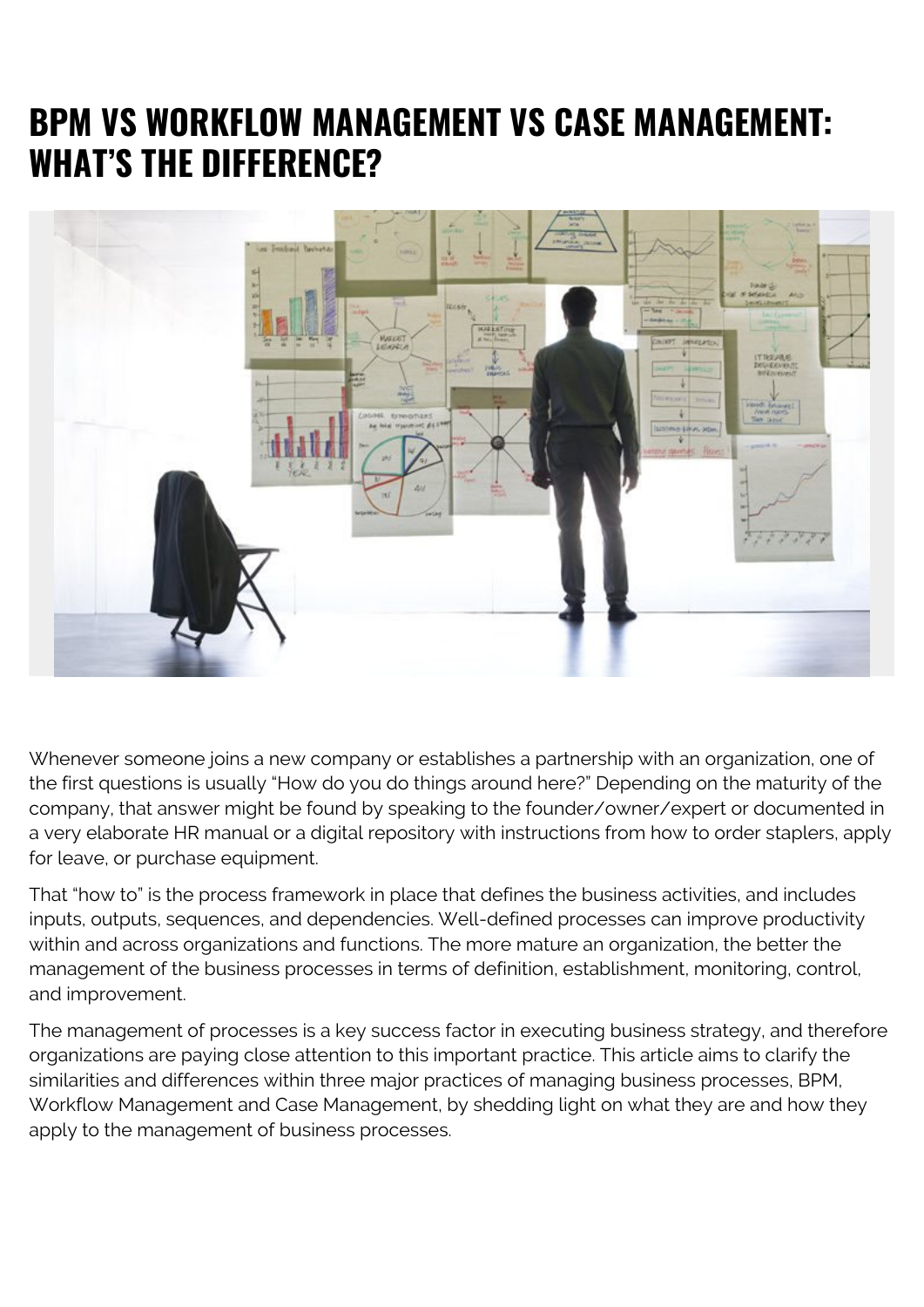## **Business Process Management (BPM)**

Nathaniel Palmer of [BPM.com](https://bpm.com/what-is-bpm) defines BPM as "a discipline involving any combination of modeling, automation, execution, control, measurement and optimization of business activity flows, in support of enterprise goals, spanning systems, employees, customers and partners within and beyond the enterprise boundaries." In that broad definition is the general understanding that **BPM focuses on an individual business process (and its sub processes) rather than a group of diverse processes**. BPM is a more standard approach that doesn't focus much on processes with complexity or uncertainty.

BPM's main objective is the improvement of operational efficiency and effectiveness of standard business processes that are repeatable and regular in nature. The assumption here is that the processes are consistent in approach. For example, looking at a purchase requisition process, there is an expectation set from business rules in terms of methodology, timelines, limits, roles and escalations. Improvements therefore will be focused on streamlining and automation of business processes where possible, for example how many approvals are required for a certain requisition amount, and how long does requisition take for different categories.

Note that BPM isn't particularly interested in the running of the process. Rather, BPM focuses on monitoring the process, identifying what can be modified to improve it, and going ahead with implementing the improvement.

#### **Workflow Management**

Workflow management is involved chiefly in the coordination of executing business processes. A workflow identifies the state and the flow of information across a business process. Therefore, we can consider a workflow to be a subset of a business process, where one or more workflows could be used to describe what is happening within the process (i.e., sequencing and information within the activities.)

Unlike BPM, the running of the process is crucial in workflow management. **The purpose of workflow management is to ensure that the business process achieves better results through the management of information flow across the various tasks**. As a result, workflow management is used primarily for [automating business processes,](https://blogs.bmc.com/blogs/open-source-and-workload-automation/) because of the focus on order and predictability and the capability for scaling and optimization.

Consider an HR onboarding process. This involves different teams getting involved in order to settle a new employee settled within the organization and ensure the employee has the appropriate tools. Workflow management will be concerned with what information is needed at each point of the onboarding process, as well as the sequence of onboarding activities taking place in the organization. This might involve looking at the start of the process from HR conducting background checks, triggering procurement of devices from IT, then preparation of office space from Facilities and other activities, before the actual receiving the new employee. Information required and sequence are key in getting the onboarding process right; otherwise, the organization would look very disorganized without proper preparation before the employee arrives.

Visibility is a key component of workflow management, as understanding flow is best done when those involved in the design and running of the process can [visualize the sequence](https://blogs.bmc.com/blogs/business-capability-mapping/) of activities and flow of information. Workflows are best visualized using standard business process mapping notation. For example, **BPMN v2.0** (Business Process Model and Notation) standardizes how to show